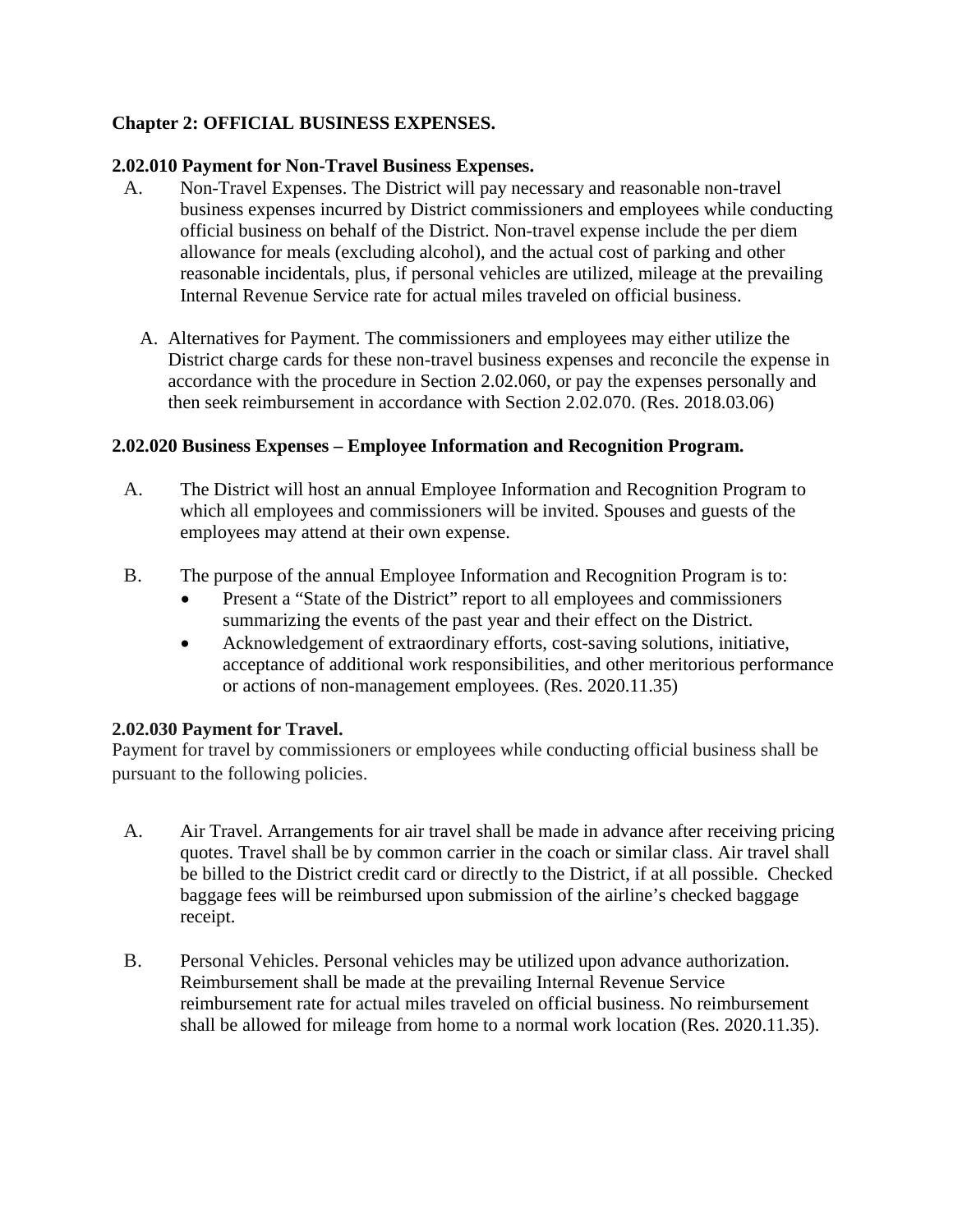- C. Other Travel Expenses. Other necessary and reasonable travel expenses to and from the place of official business, such as airport shuttle transportation and airport parking, shall be billed to the District charge card, if at all possible.
- D. Rental Vehicles. Use of rental vehicles is discouraged, and they may only be used if approved in advance by the District Manager. Payment shall be billed to the District charge card, if at all possible (Res. 2020.11.35).

### **2.02.040 Payment for Registration, Lodging, Internet Access and Telephone.**

Payment for registration, lodging and telephone for commissioners or employees while conducting official business shall be in accordance with the following policies.

- A. Registration, Lodging and Internet access. Arrangements for registration and lodging: shall be made in advance or as required by the conference. Lodging shall be at the conference/meeting hotel, or equivalent, and shall be paid at the single room rate. Internet access may be an additional charge at the conference/meeting hotel or equivalent. Registration, lodging and internet access shall be billed to the District credit card or directly to the District, if at all possible (Res. 2020.11.35).
- B. Telephone Calls. District employees who receive the District's cell phone allowance as described in Section 4.11of the North City Water District Personnel Manual, and all members of the management team, shall use their personal cell phones for all telephone calls. The District will pay for all District-related telephone calls made by a commissioner, which presumably should be charged to the hotel room bill. All personal phone calls made by a commissioner are the responsibility of the commissioner, and shall be paid for, if at all possible, with an individual credit card or phone card. The District will pay for one personal phone call times the number of days while on official business for commissioners.
- C. Travel More Than 50 Miles. When official business occurring more than 50 miles from the District office begins early in the day or concludes late in the day, the commissioner or employee is authorized lodging before and/or after the official business.
- D. Travel Less Than 50 Miles. When official business occurring less than 50 miles from the District office begins early in the day or concludes late in the day, the commissioner or employee may be authorized lodging for one day before and/or one day after the official business by approval of the Board of Commissioners. (Res. 2018.03.06)

### **2.02.050 Payment for Meals and Incidentals While Traveling.**

Payment for meals and other incidentals for commissioners or employees while traveling on official business shall be in accordance with the follow policies.

A. Per Diem. Commissioners or employees will be allowed a daily "per diem" amount different for instate and out of state travel, times the number of days of official business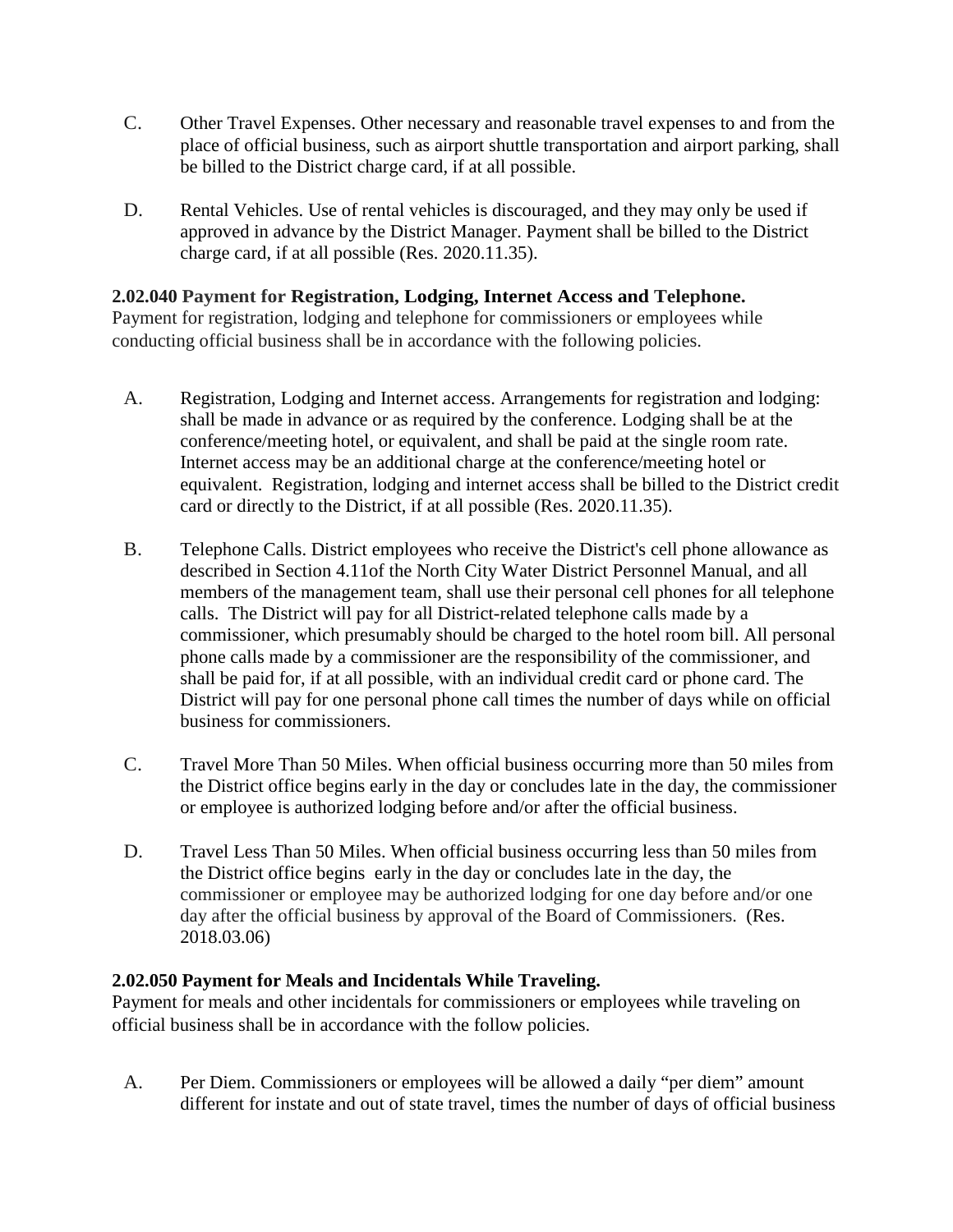for payment for all meals and incidentals including tips. Additional reimbursable expenses include baggage handling other than by airline personnel, busses, taxis, internet access, etc. which will require receipts for reimbursement. The District may, at its option, pay the per diem to the commissioner or employee as an advance prior to the inception of the official business or as a reimbursement after the official business is concluded. The commissioner or employee shall pay for the meals and incidentals by cash, personal check, or personal credit card; they are not to be charged to the District charge card. The commissioner or employee is not required to submit an accounting of the use of the per diem payments (Res. 2020.11.35).

- B. Partial Per Diem. When commissioners or employees are on official business less than a full day, per diem will be paid for the meal or meals that correspond with the employees' actual travel times. When a meal is included as part of a conference registration or otherwise paid for by the District, the amount of per diem for the meals provided will be subtracted for the daily per diem total (Res. 2020.11.35).
- C. Amount of Per Diem. The Instate per diem rate shall be identified in accordance to the US General Services Administration. Out of state per diem rates will be as established by the Board of Commissioners in advance of the travel event (Res. 2020.11.35).
- D. Travel More Than 50 Miles. When official business occurring more than 50 miles from the District office begins early in the day or concludes late in the day, the commissioner or employee is authorized per diem, either daily or partial depending on the circumstances, before and/or after the official business. (Res. 2019.11.37)

## **2.02.060 District Charge Cards.**

- A. Use of Charge Cards. The District Manager or designee shall be authorized to obtain charge cards on an as needed basis for use by the District. Commissioners and employees other than the Finance Manager may utilize charge cards obtained by the District to pay for non-travel business expenses as provided for in Section 2.02.010 and travel business expenses as provided for in Sections 2.02.030 and 2.02.040. (Res 2018.03.06)
- B. Preapproval for use of a charge card shall be obtained by submittal of a purchase order to the District Manager or designee. Where a purchase is not made by purchase order, preapproval shall be obtained by either written or oral form. A receipt must be provided back to the District within ten working days after use of a charge card for an approved purchase. The District shall maintain a system for tracking all expenses charged on District charge cards and shall ensure monthly payment of charge card charges.
- C. Reconciliation of Charges. Within ten days of the receipt of the District of a bill from the charge card company, the commissioner or employee must complete and submit a claim form, as may be adopted from time to time by the District. Documentation of the charges and explanation of the public purpose will be submitted with the claim. Any charges not properly identified on the claim for expenses, or not allowed following the